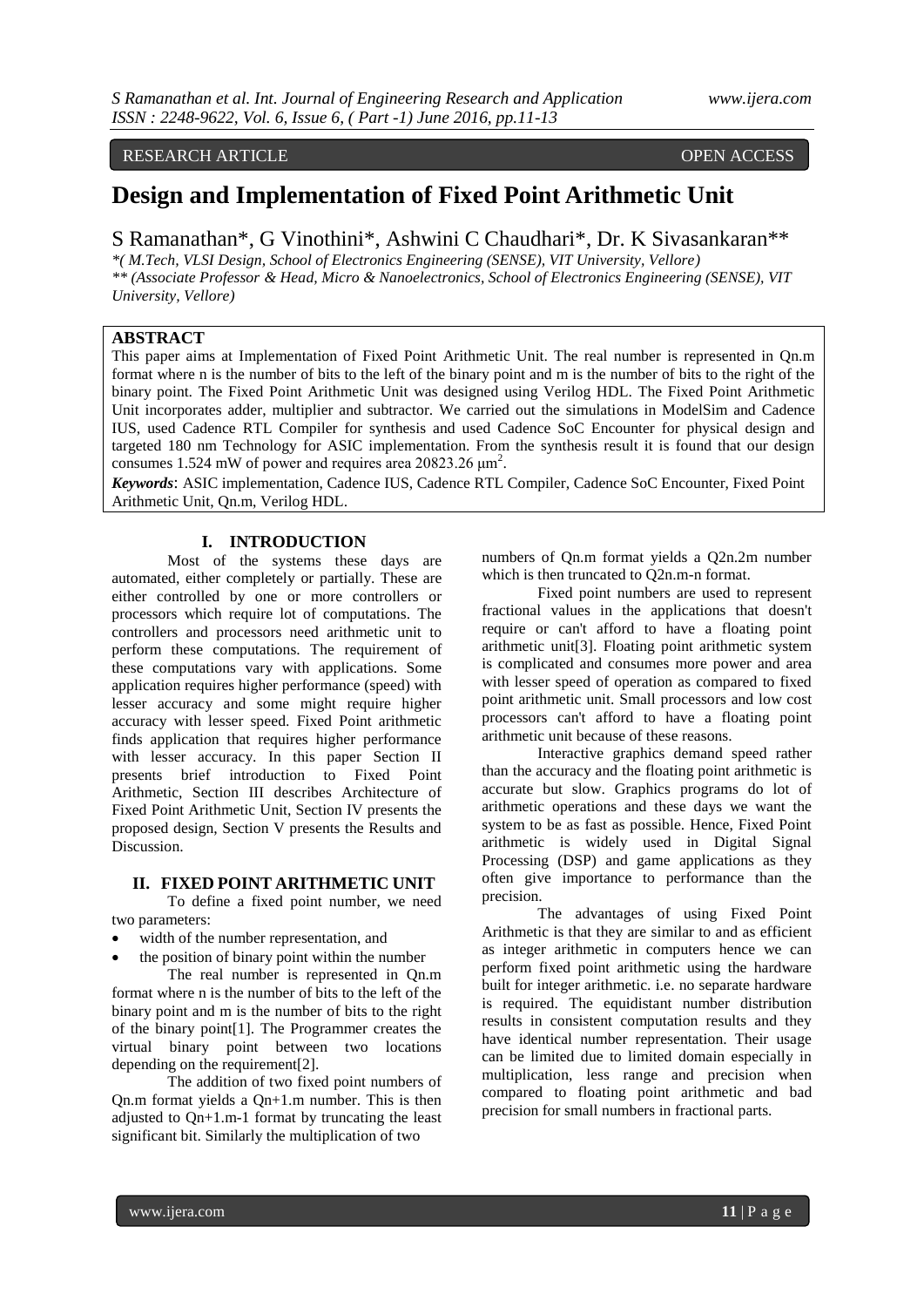# **III. ARCHITECTURE OF FIXED POINT ARITHMETIC UNIT**

Due to their similarity with binary operations, generic architectures of adder and multiplier has been targeted to design the Fixed Point Arithmetic Unit.

## *A. Kogge Stone Adder*

Kogge Stone Adder is a parallel prefix form carry look ahead adder. It considered as one of the fastest adders and is widely used in high performance circuits. It generates carry in O(log n) time at the cost of increased area.

An N+1 bit unsigned adder can be used to perform an N bit signed addition.



**Fig. 1.** Example of an N+1 bit adder to perform N bit unsigned addition for N=4.



**Fig. 2.** Example of an N+1 bit adder to perform N bit signed addition for N=4.

#### *B. Booth Multiplier*

Booth's algorithm is one of the most widely used algorithm for multiplication of two binary numbers. Due to the similarity in operation with the binary numbers, Booth Multiplier can be used for multiplication in Fixed Point Arithmetic Unit. The multiplication is achieved by using Radix-2 Booth Multiplier.

# **IV. PROPOSED DESIGN**

The proposed design of the Fixed Point Arithmetic Unit is shown in the Fig.3. 17 bit Kogge Stone adder is used to perform 16 bit signed addition. The same module is reused in the Subtracter along with a 2's complement module. Radix-2 Booth Multiplier is used in the multiplier.



**Fig. 3.** Block diagram of the proposed design of the Fixed Point Arithmetic Unit.

## **V. RESULTS AND DISCUSSION**

The functional simulation waveform of the Fixed Point Arithmetic Unit is shown in Fig.4. The following table summarizes the

synthesis report.

| S.No | <b>Parameter</b> | <b>Our Work</b>     |
|------|------------------|---------------------|
|      | Area             | $5131 \text{ nm}^2$ |
|      | Time Slack       | $165$ ps            |
|      | Power            | 5896.634 nW         |

#### **TABLE II.** PHYSICAL DESIGN SUMMARY

| S.No | <b>Parameter</b> | <b>Our Work</b>                  |
|------|------------------|----------------------------------|
|      | Area             | $20823.26 \text{ }\mu\text{m}^2$ |
|      | Time Slack       | $271$ ps                         |
|      | Power            | $1.524$ mW                       |



**Fig. 4.** Functional Simulation wavefirm of Fixed Point Aruthmetic Unit.